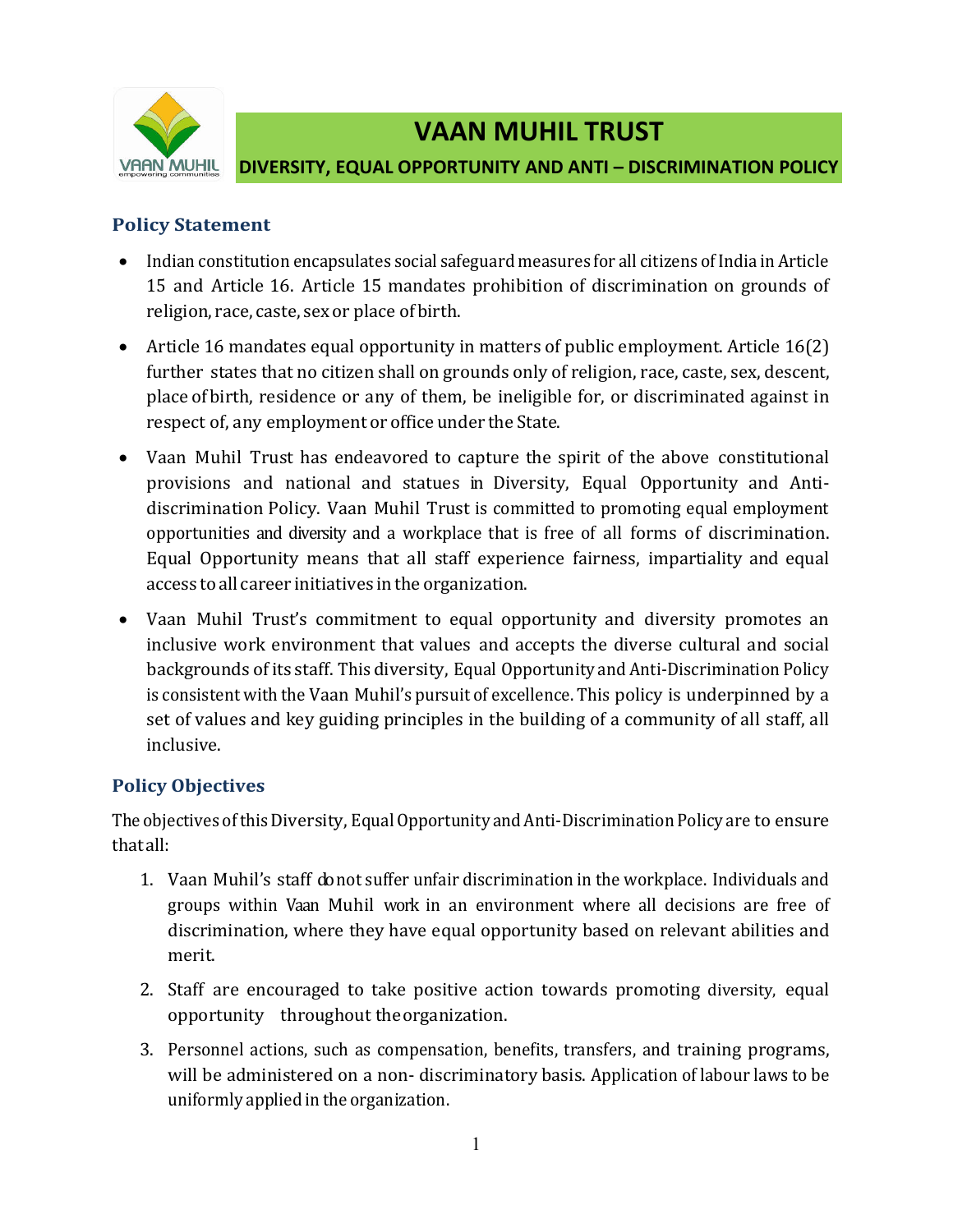## **Provision ofServices**

It refers to the principle which ensures that all Vaan Muhil Staff are treated equitably and fairly, regardless of their caste, sex or disability. Everyone has an equal chance when applying for jobs or promotions, training opportunities and in their working conditions. The following activities shall be conducted in a uniform manner-

- $\triangleright$  Recruitment procedure and selection criteria, for appointment or engagement of a person as a staff;
- $\triangleright$  Promotion and transfer of a staff:
- $\triangleright$  Training and staff development for a staff; and
- $\triangleright$  Terms of employment or any other staff related activity.

## **Diversity and Equal Opportunity**

Vaan Muhil is an equal opportunity employer and it seeks and selects resourceful staff from diverse socio-economic background maintaining diversity. Special efforts will be taken to include the staff from marginalized communities.

All recruitments will be based on predetermined specific positions and competencies.

At least 50 % of the posts including managerial will be reserved for women.

Vaan Muhil will not tolerate any unlawful acts of discrimination, any form of harassment, any unjustifiable acts of discrimination on any grounds including: colour, race, nationality, ethnic or national origin, sex, marital or parental status, sexual orientation, disability, religious beliefs, social class or age.

Any breach of this policy will be subject to Vaan Muhil's disciplinary and grievance procedures.

## **WorkplaceDiscrimination**

Discrimination occurs when someone is treated unfavorably because of a certain attribute.

Discrimination may involve some or all of the following:

- $\triangleright$  Conduct that can be considered harassing, coercive or disruptive, including sexual harassment
- Making offensive 'jokes' about another worker's clan, ethnic background, colour, sex or disability
- $\triangleright$  Expressing negative stereotypes about particular groups.
- $\triangleright$  Judging someone on their political or religious beliefs rather than their work performance.

Using selection processes basedon irrelevant attributes suchas ethnic or clan group, age, sex or disability rather than on knowledge, skills and merit.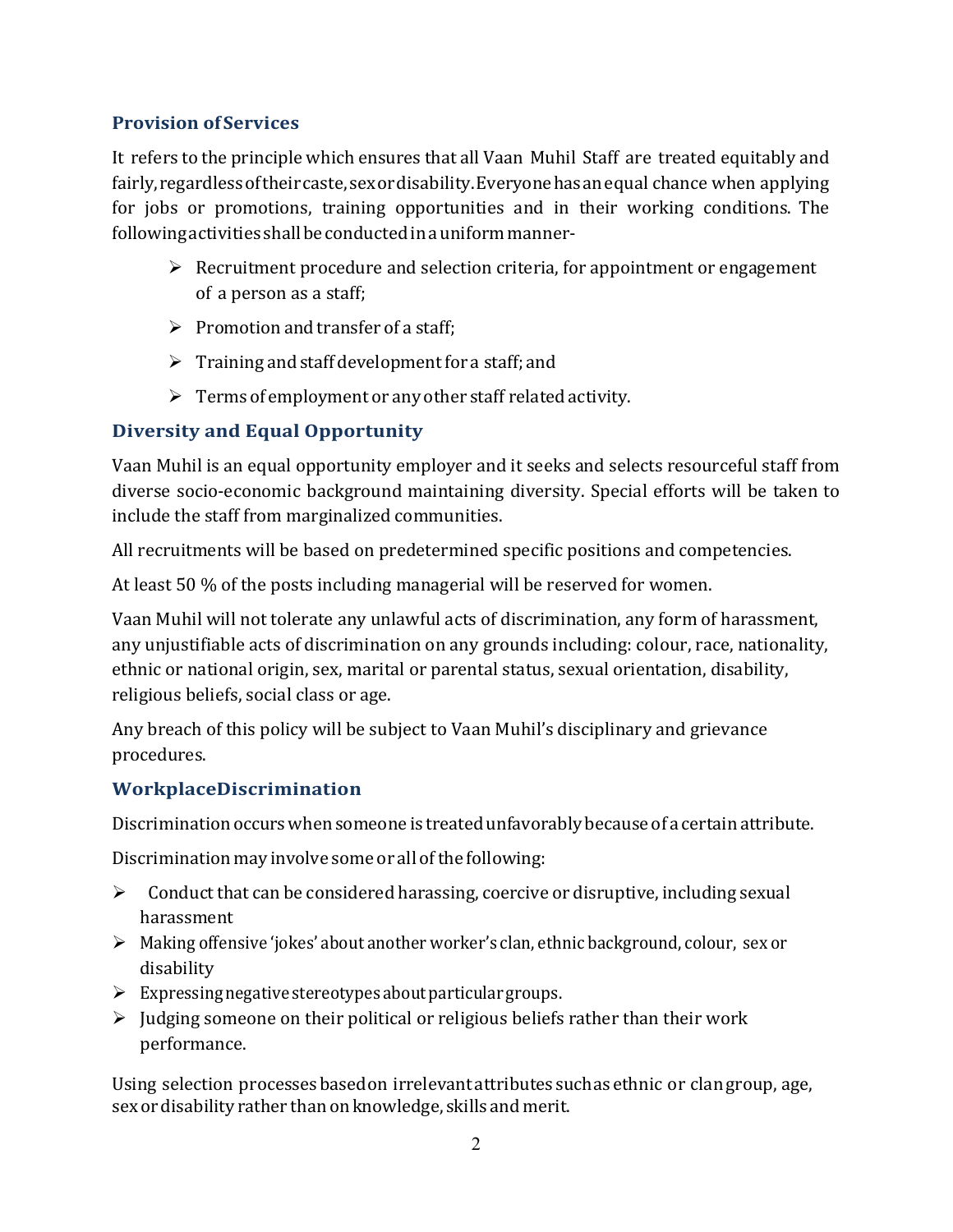## **Parameters of Discrimination - Strictly Prohibited**

Vaan Muhil staff shall strive to create a workplace that is free from discrimination in their employment practices against any potential or existing employees, and shall not discriminate on aperson's:

- Age or other circumstances, Colour, Educational Background, Physical features, Marital status
- Cultural or social beliefs such as religious, race, ethnicity or nationality
- Spiritual, traditional or customary beliefs
- Political opinion, Gender identity and expression, Sexual orientation
- Pregnancyor judgingtheimpactsofpotentialpregnancyondecisions
- Health or physical disability or impairment

## **Complaint process and procedures**

A person wishing to make a complaint of discrimination can consult and file a complaint with the Diversity, Equal opportunity & Anti-Discrimination Committee. The complaint should be made in writing and addressed to chairperson of the committee within 10 working days of any such incident of discrimination.

- Executive Director will be the head ofthe "Anti-discrimination, Equal opportunity and Diversity Committee
- Two Members from Middle Level Management [One Female and One Male]

## **Investigation**

Once a complaint has been filed an investigation will be undertaken immediately. In instances where there is an alleged respondent, the respondent will be notified immediately. The complainant and the respondent will both be interviewed along with any individuals who may be able to provide relevant information.

Where the alleged discrimination is an organizational practice or procedure, that practice or procedure will be investigated immediately. Where the investigation finds systemic discriminationwithintheorganization,thatpracticeorprocedurewillbechangedpromptly.

## **Mediation**

Vaan Muhil supports resolving matters through mediation provided that it is consistent with organizational duties, obligations and needs. Mediation can only be undertaken voluntarily. If both parties agree to participate, matters may be resolved through mediation in the following circumstances. Once the matter has been investigated and Vaan Muhil has determined the facts of the case, the organization may use mediation to develop appropriate